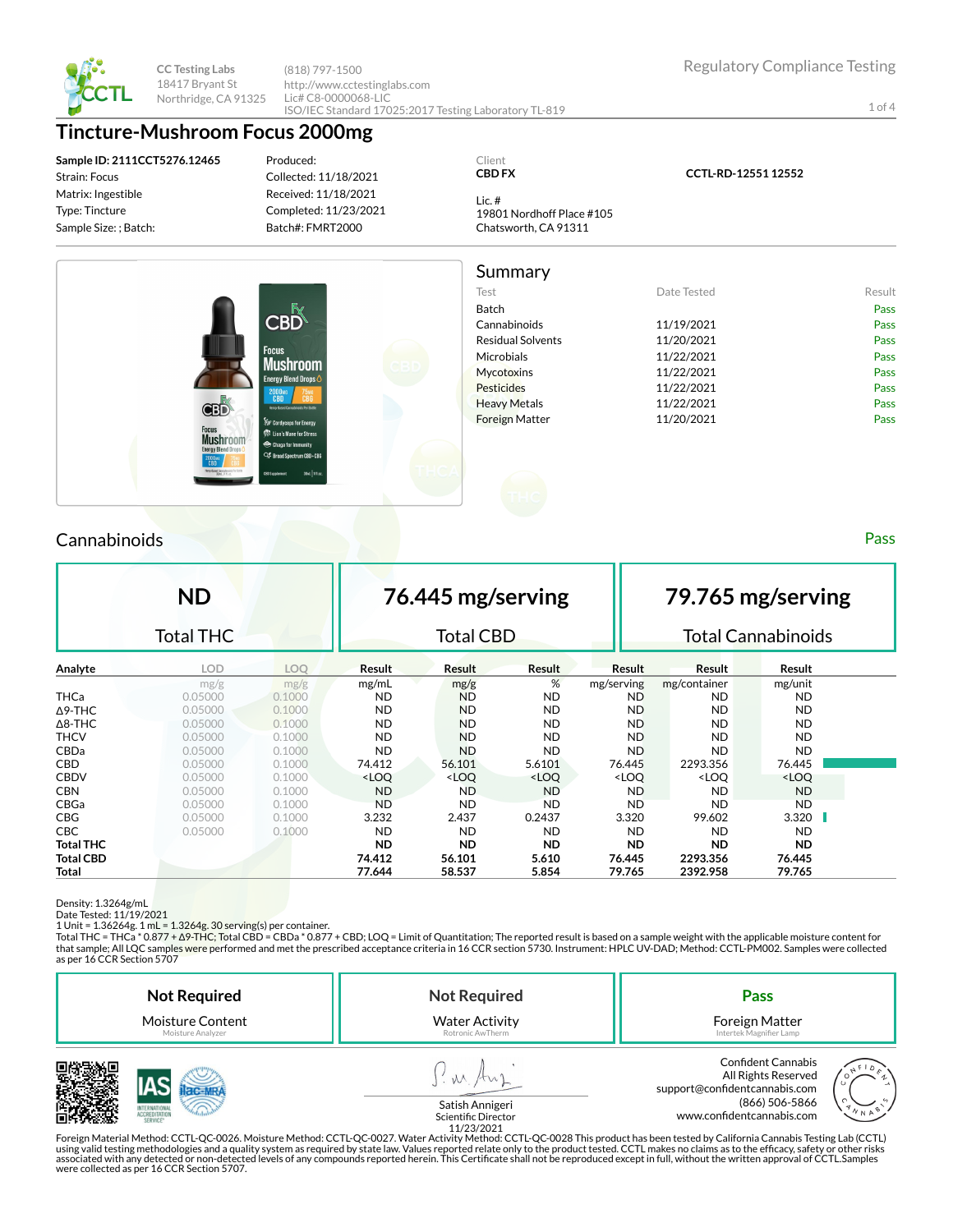**CCTL-RD-12551 12552**



2 of 4



**CC Testing Labs** 18417 Bryant St Northridge, CA 91325

(818) 797-1500 http://www.cctestinglabs.com Lic# C8-0000068-LIC ISO/IEC Standard 17025:2017 Testing Laboratory TL-819

# **Tincture-Mushroom Focus 2000mg**

**Sample ID: 2111CCT5276.12465** Strain: Focus Matrix: Ingestible Type: Tincture Sample Size: ; Batch: Produced:

Collected: 11/18/2021 Received: 11/18/2021 Completed: 11/23/2021 Batch#: FMRT2000

Lic. # 19801 Nordhoff Place #105 Chatsworth, CA 91311

Client **CBD FX**

## Pesticides **Passage Contract Contract Contract Contract Contract Contract Contract Contract Contract Contract Contract Contract Contract Contract Contract Contract Contract Contract Contract Contract Contract Contract Cont**

| Analyte                      | <b>LOD</b> | LOO       | Limit            | Mass      | <b>Status</b> | Analyte                 | LOD                       | <b>LOO</b> | Limit          |           | Mass Status |
|------------------------------|------------|-----------|------------------|-----------|---------------|-------------------------|---------------------------|------------|----------------|-----------|-------------|
|                              | $\mu$ g/g  | $\mu$ g/g | $\mu$ g/g        | $\mu$ g/g |               |                         | $\mu$ g/g                 | $\mu$ g/g  | $\mu$ g/g      | $\mu$ g/g |             |
| Abamectin                    | 0.006176   | 0.01235   | 0.1              | <b>ND</b> | Pass          | Fludioxonil             | 0.006176 0.01235          |            | 0.1            | <b>ND</b> | Pass        |
| Acephate                     | 0.006176   | 0.01235   | 0.1              | <b>ND</b> | Pass          | Hexythiazox             | 0.006176 0.01235          |            | 0.1            | <b>ND</b> | Pass        |
| Acequinocyl                  | 0.0125     | 0.025     | 0.1              | <b>ND</b> | Pass          | *Imazalil               | 0.006176 0.01235 0.006176 |            |                | <b>ND</b> | Pass        |
| Acetamiprid                  | 0.006176   | 0.01235   | 0.1              | <b>ND</b> | Pass          | Imidacloprid            | 0.006176 0.01235          |            | 5              | <b>ND</b> | Pass        |
| *Aldicarb                    | 0.006176   |           | 0.01235 0.006176 | <b>ND</b> | Pass          | <b>Kresoxim Methyl</b>  | 0.006176 0.01235          |            | 0.1            | <b>ND</b> | Pass        |
| Azoxystrobin                 | 0.006176   | 0.01235   | 0.1              | <b>ND</b> | Pass          | Malathion               | 0.006176 0.01235          |            | 0.5            | <b>ND</b> | Pass        |
| <b>Bifenazate</b>            | 0.006176   | 0.01235   | 0.1              | <b>ND</b> | Pass          | Metalaxyl               | 0.006176 0.01235          |            | $\overline{2}$ | <b>ND</b> | Pass        |
| <b>Bifenthrin</b>            | 0.025      | 0.05      | $\Box$           | <b>ND</b> | Pass          | *Methiocarb             | 0.006176 0.01235 0.006176 |            |                | <b>ND</b> | Pass        |
| <b>Boscalid</b>              | 0.006176   | 0.01235   | 0.1              | <b>ND</b> | Pass          | Methomyl                | 0.006176 0.01235          |            | 1              | <b>ND</b> | Pass        |
| Captan                       | 0.2515     | 0.503     | 0.7              | <b>ND</b> | Pass          | *Mevinphos              | 0.006176 0.01235 0.006176 |            |                | <b>ND</b> | Pass        |
| Carbaryl                     | 0.006176   | 0.01235   | 0.5              | <b>ND</b> | Pass          | Myclobutanil            | 0.006176 0.01235          |            | 0.1            | <b>ND</b> | Pass        |
| *Carbofuran                  | 0.006176   |           | 0.01235 0.006176 | <b>ND</b> | Pass          | Naled                   | 0.006176 0.01235          |            | 0.1            | <b>ND</b> | Pass        |
| Chlorantraniliprole 0.006176 |            | 0.01235   | 10               | <b>ND</b> | Pass          | Oxamvl                  | 0.006176 0.01235          |            | 0.5            | <b>ND</b> | Pass        |
| *Chlordane                   | 0.0314     | 0.0628    | 0.0314           | <b>ND</b> | Pass          | *Paclobutrazol          | 0.006176 0.01235 0.006176 |            |                | <b>ND</b> | Pass        |
| *Chlorfenapyr                | 0.0314     | 0.0628    | 0.0314           | <b>ND</b> | Pass          | *Parathion Methyl       | 0.032                     | 0.064      | 0.032          | <b>ND</b> | Pass        |
| <i>*Chlorpyrifos</i>         | 0.006176   |           | 0.01235 0.006176 | <b>ND</b> | Pass          | Pentachloronitrobenzene | 0.032                     | 0.064      | 0.1            | <b>ND</b> | Pass        |
| Clofentezine                 | 0.006176   | 0.01235   | 0.1              | <b>ND</b> | Pass          | Permethrin              | 0.025                     | 0.05       | 0.5            | <b>ND</b> | Pass        |
| *Coumaphos                   | 0.006176   |           | 0.01235 0.006176 | <b>ND</b> | Pass          | Phosmet                 | 0.006176 0.01235          |            | 0.1            | <b>ND</b> | Pass        |
| Cyfluthrin                   | 0.0247     | 0.0494    |                  | <b>ND</b> | Pass          | Piperonyl Butoxide      | 0.006176 0.01235          |            | 3              | <b>ND</b> | Pass        |
| Cypermethrin                 | 0.01235    | 0.0247    |                  | <b>ND</b> | Pass          | <b>Prallethrin</b>      | 0.006176 0.01235          |            | 0.1            | <b>ND</b> | Pass        |
| *Daminozide                  | 0.006176   |           | 0.01235 0.006176 | <b>ND</b> | Pass          | Propiconazole           | 0.006176 0.01235          |            | 0.1            | <b>ND</b> | Pass        |
| Diazinon                     | 0.006176   | 0.01235   | 0.1              | <b>ND</b> | Pass          | *Propoxur               | 0.006176 0.01235 0.006176 |            |                | <b>ND</b> | Pass        |
| *Dichlorvos                  | 0.006176   |           | 0.01235 0.006176 | <b>ND</b> | Pass          | Pyrethrins              | 0.03124 0.0625            |            | 0.5            | <b>ND</b> | Pass        |
| *Dimethoate                  | 0.006176   |           | 0.01235 0.006176 | <b>ND</b> | Pass          | Pyridaben               | 0.006176 0.01235          |            | 0.1            | <b>ND</b> | Pass        |
| Dimethomorph                 | 0.006176   | 0.01235   |                  | <b>ND</b> | Pass          | Spinetoram              | 0.006176 0.01235          |            | 0.1            | <b>ND</b> | Pass        |
| *Ethoprophos                 | 0.006176   |           | 0.01235 0.006176 | <b>ND</b> | Pass          | Spinosad                | 0.012352                  | 0.0247     | 0.1            | <b>ND</b> | Pass        |
| *Etofenprox                  | 0.006176   |           | 0.01235 0.006176 | <b>ND</b> | Pass          | Spiromesifen            | 0.006176 0.01235          |            | 0.1            | <b>ND</b> | Pass        |
| Etoxazole                    | 0.006176   | 0.01235   | 0.1              | <b>ND</b> | Pass          | Spirotetramat           | 0.006176 0.01235          |            | 0.1            | <b>ND</b> | Pass        |
| Fenhexamid                   | 0.006176   | 0.01235   | 0.1              | <b>ND</b> | Pass          | *Spiroxamine            | 0.006176 0.01235 0.006176 |            |                | <b>ND</b> | Pass        |
| *Fenoxycarb                  | 0.0125     | 0.025     | 0.0125           | <b>ND</b> | Pass          | Tebuconazole            | 0.006176 0.01235          |            | 0.1            | <b>ND</b> | Pass        |
| Fenpyroximate                | 0.006176   | 0.01235   | 0.1              | <b>ND</b> | Pass          | *Thiacloprid            | 0.006176 0.01235 0.006176 |            |                | <b>ND</b> | Pass        |
| *Fipronil                    | 0.006176   |           | 0.01235 0.006176 | <b>ND</b> | Pass          | Thiamethoxam            | 0.006176 0.01235          |            | 5              | <b>ND</b> | Pass        |
| Flonicamid                   | 0.006176   | 0.01235   | 0.1              | <b>ND</b> | Pass          | Trifloxystrobin         | 0.006176 0.01235          |            | 0.1            | <b>ND</b> | Pass        |
|                              |            |           |                  |           |               |                         |                           |            |                |           |             |

Date Tested: 11/22/2021

LOQ = Limit of Quantitation; All LQC samples were performed and met the prescribed acceptance criteria in 16 CCR section 5730. Instrument: LC/MS, GC/MS; Method:<br>CCTL-PM020 (LC/MS), CCTL-PM030 (GC/MS). Samples were collect



Foreign Material Method: CCTL-QC-0026. Moisture Method: CCTL-QC-0027. Water Activity Method: CCTL-QC-0028 This product has been tested by California Cannabis Testing Lab (CCTL)<br>using valid testing methodologies and a quali were collected as per 16 CCR Section 5707.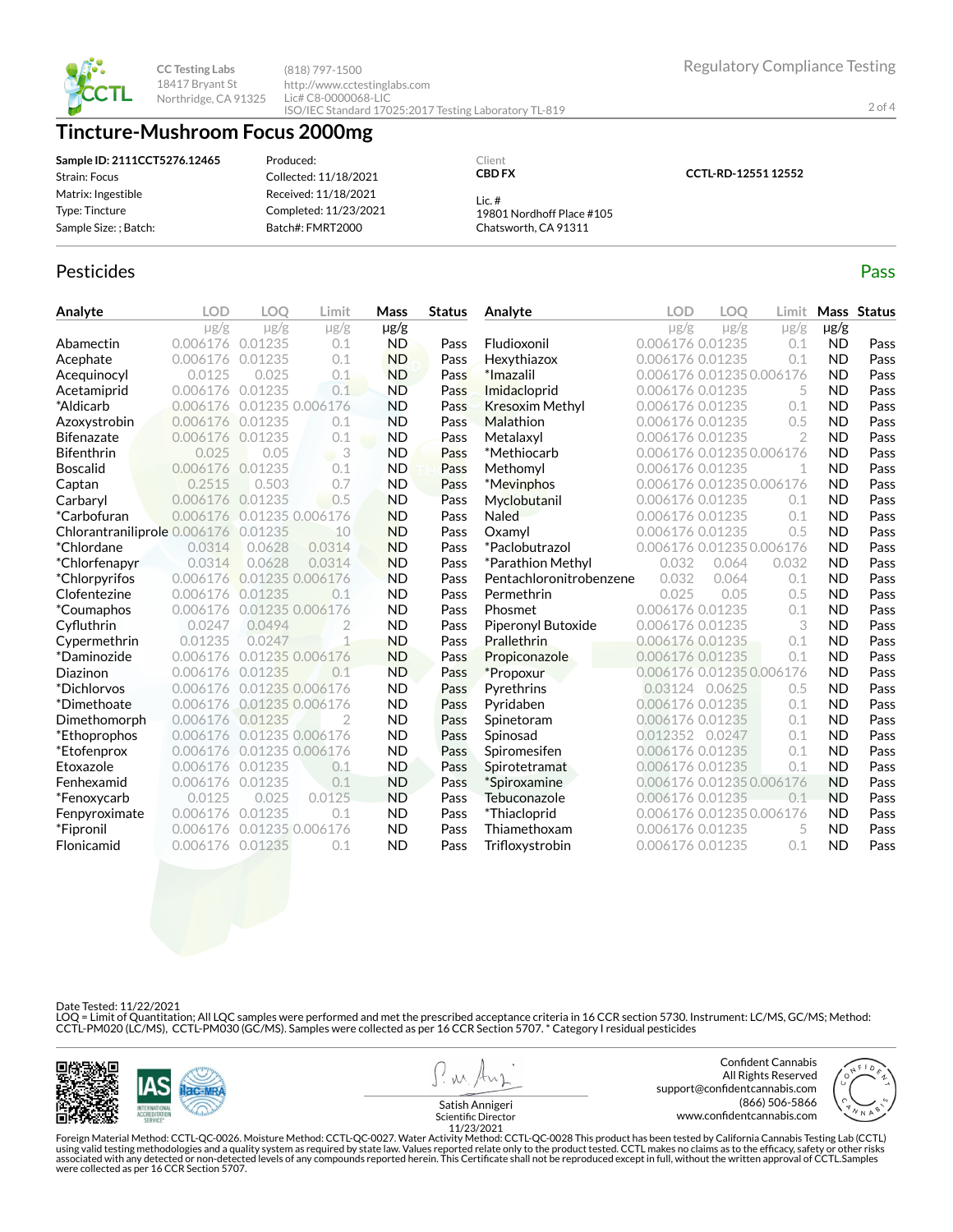

**CC Testing Labs** 18417 Bryant St Northridge, CA 91325 (818) 797-1500 http://www.cctestinglabs.com Lic# C8-0000068-LIC ISO/IEC Standard 17025:2017 Testing Laboratory TL-819

# **Tincture-Mushroom Focus 2000mg**

| Sample ID: 2111CCT5276.12465 | Produced:             | Client                    |                     |
|------------------------------|-----------------------|---------------------------|---------------------|
| Strain: Focus                | Collected: 11/18/2021 | <b>CBD FX</b>             | CCTL-RD-12551 12552 |
| Matrix: Ingestible           | Received: 11/18/2021  | Lic.#                     |                     |
| Type: Tincture               | Completed: 11/23/2021 | 19801 Nordhoff Place #105 |                     |
| Sample Size: : Batch:        | Batch#: FMRT2000      | Chatsworth, CA 91311      |                     |
|                              |                       |                           |                     |

### Microbials Pass

| Analyte                       | Result             | Status |
|-------------------------------|--------------------|--------|
| Shiga toxin-producing E. Coli | Not Detected in 1g | Pass   |
| Salmonella SPP                | Not Detected in 1g | Pass   |



Date Tested: 11/22/2021

TNTC = Too Numerous to Count; All LQC samples were performed and met the prescribed acceptance criteria in 16 CCR section 5730. Instrument: qPCR; Method: CCTL-<br>QC-0010, CCTL-QC-0011, CCTL-QC-0012.Samples were collected as

### Mycotoxins Pass

| . .                     |       |            |               |            |               |
|-------------------------|-------|------------|---------------|------------|---------------|
| Analyte                 | LOD   | <b>LOC</b> | Limit         | Units      | <b>Status</b> |
|                         | µg/kg | µg/kg      | $\mu$ g/ $kg$ | $\mu$ g/kg |               |
| <b>B1</b>               | 1.54  | 3.088      |               | <b>ND</b>  | <b>Tested</b> |
| <b>B2</b>               | 3.088 | 6.16       |               | <b>ND</b>  | <b>Tested</b> |
| G <sub>1</sub>          | 1.54  | 3.088      |               | <b>ND</b>  | <b>Tested</b> |
| G <sub>2</sub>          | 1.54  | 3.088      |               | <b>ND</b>  | <b>Tested</b> |
| <b>Total Aflatoxins</b> | 7.708 | 15.424     | 20            | <b>ND</b>  | Pass          |
| Ochratoxin A            | 6.16  | 12.32      | 20            | <b>ND</b>  | Pass          |

#### Date Tested: 11/22/2021

LOQ = Limit of Quantitation; All LQC samples were performed and met the prescribed acceptance criteria in 16 CCR section 5730. Instrument: LC/MS; Method: CCTL-<br>PM020.Samples were collected as per 16 CCR Section 5707.

| <b>Heavy Metals</b> |             |           |           |                                  | Pass          |
|---------------------|-------------|-----------|-----------|----------------------------------|---------------|
| Analyte             | LOD         | LOO       | Limit     | Units                            | <b>Status</b> |
|                     | $\mu$ g/g   | $\mu$ g/g | $\mu$ g/g | $\mu$ g/g                        |               |
| Arsenic             | 0.016190454 | 0.1       | 1.5       | <b>ND</b>                        | Pass          |
| Cadmium             | 0.017157262 | 0.1       | $0.5\,$   | <b>ND</b>                        | Pass          |
| Lead                | 0.014850831 | 0.1       | 0.5       | <loq< td=""><td>Pass</td></loq<> | Pass          |
| Mercury             | 0.008172028 | 0.02      |           | <b>ND</b>                        | Pass          |

#### Date Tested: 11/22/2021

LOQ = Limit of Quantitation; All LQC samples were performed and met the prescribed acceptance criteria in 16 CCR section 5730. Instrument: ICP-MS; Method: CCTL-PM005.Samples were collected as per 16 CCR Section 5707.





11/23/2021

Regulatory Compliance Testing

3 of 4

Foreign Material Method: CCTL-QC-0026. Moisture Method: CCTL-QC-0027. Water Activity Method: CCTL-QC-0028 This product has been tested by California Cannabis Testing Lab (CCTL)<br>using valid testing methodologies and a quali were collected as per 16 CCR Section 5707.